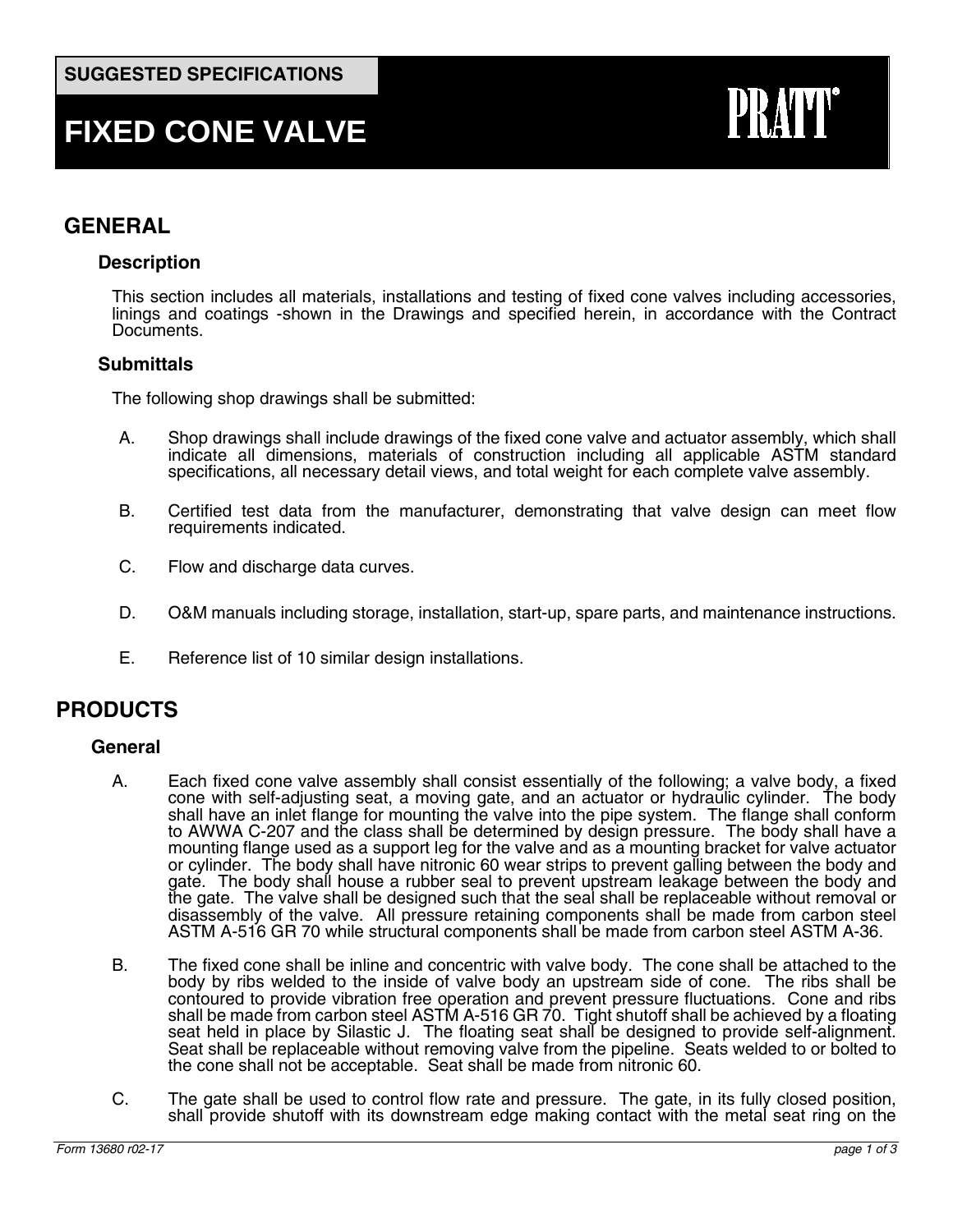## **FIXED CONE VALVE**

PR,

cone. In the fully open position the gate shall be completely retracted in the upstream direction while the cone diverts the water flow into a radially discharging conical expanding spray. Stroke length shall be determined by the valve manufacturer. The gate shall be made from ASTM A-351 GR CF8, if centrifugally cast, or ASTM A-240 Type 304, if rolled plate. Gate can be actuated by means of twin lever arms or twin screws. For the lever arm design, operation can be achieved by means of electric motor or hydraulic cylinder. For twin screw design, only electric motor operation is acceptable.

D. If required, the hood shall be used to contain the exit flow. The hood shall be bolted to the cone. The hood shall be removable without removal of valve from line. Hoods welded to the cone or attached to gate shall not be acceptable. Where possible the hood shall be designed with a 2:1 ratio (hood diameter to line diameter). Hood shall be made from ASTM A-516 GR 70.

#### **Operators**

- A. The fixed cone valve manufacturer shall provide the electric motor operator, hydraulic cylinder, or manual handwheel and all associated appurtenances, as shown on the drawings and as specified herein.
- B. If using an electric motor operator, the motor shall conform to AWWA C-540 unless otherwise specified herein. Motor operators shall include electric motor, reductive gearing, gear case, torque and limit switches, space heaters, shop wiring, push button control, indicator lights, starter package and all other appurtenances as required for a complete operator unit. A clutch mechanism shall be provided to allow manual operation of the valve via a handwheel. The clutch mechanism shall be configured to manual disengage and then automatically reengage the motor operator from the valve. Motor shall be designed for an operating time of approximately 5 minutes (300 sec).
- C. If using a hydraulic cylinder, the valve manufacturer shall be responsible for providing one complete hydraulic system to include hydraulic cylinder, oil reservoir, pump, accumulator, control system, all required piping, valves, and starters. The valve manufacturer shall design, manufacture, and furnish each oil hydraulic system. The hydraulic actuator shall be sized to open and close the valve against the hydraulic conditions listed. The accumulator shall be sized for a minimum of 3 stroke lengths. The control system shall be designed for an operating time of approximately 5 minutes (300 sec).

#### **Design Criteria**

- A. Line size (in):
- B. Flow rate (gpm):
- C. Maximum upstream pressure (psi):
- D. Minimum upstream pressure (psi):
- E. Flange pressure class (AWWA): (*B-86psi, D-150psi, E-275psi*)
- F. Operating time (sec):
- G. Fail position: (*fail closed, fail open, fail last position*)